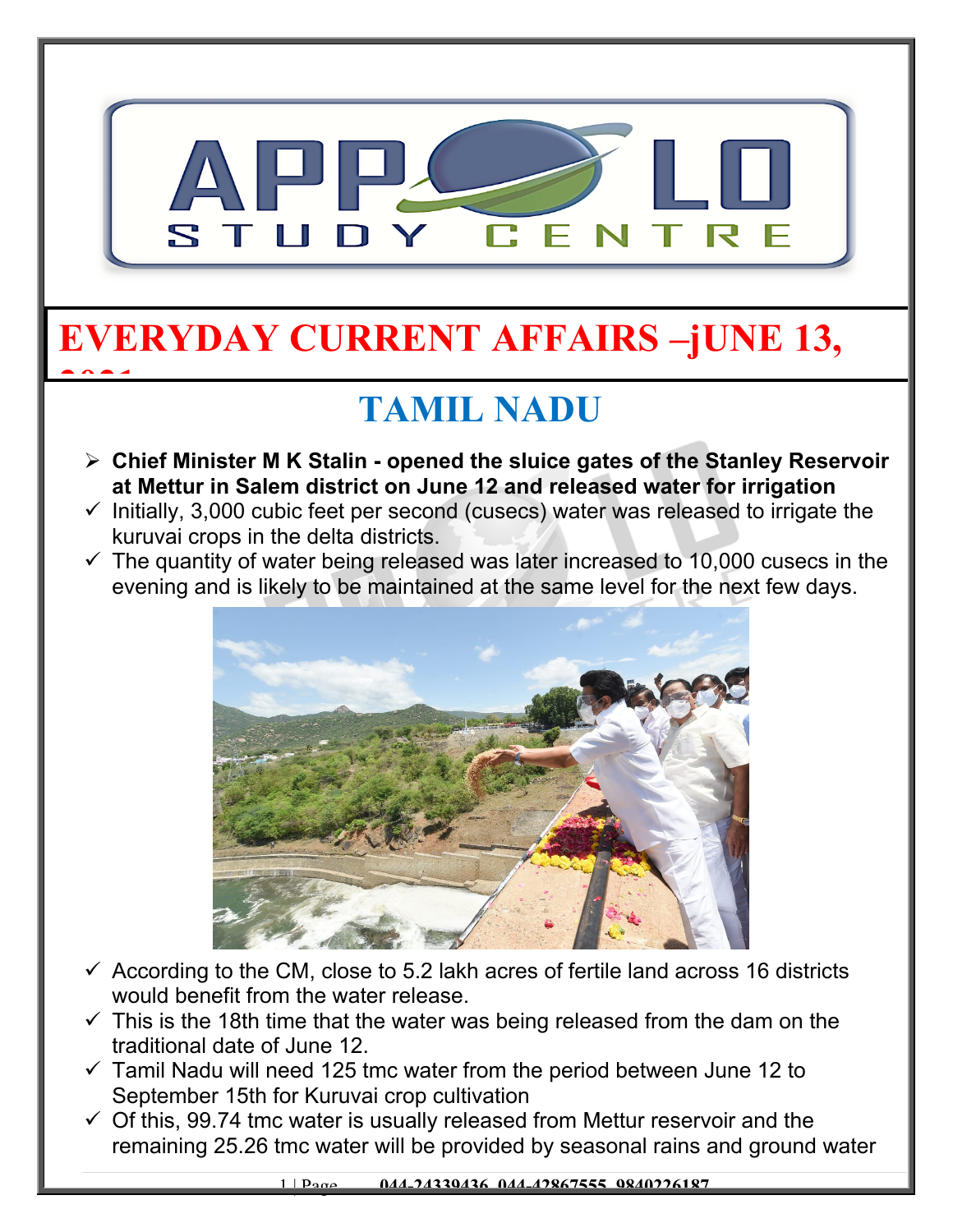- $\checkmark$  Similarly, the state requires 205.60 tmc water to irrigate 12 lakh ten thousand acre for Samba crop cultivation from the period between September 15 to January 28.
- $\checkmark$  For this, the state releases 108.50 tmc water from Mettur and the remaining 97.10 tmc water is balanced by seasonal rains and replenishment of ground water.
- **The state Hindu religious and charitable endowments (HR&CE) department has planned to offer archakar (priest) course to all Hindus, including women**
- $\checkmark$  This was announced by the HR&CE minister P K Sekar Babu said on June 12 after chairing a review meeting
- $\checkmark$  The state plans to offer training to women who are interested in becoming priests in temples managed by the department
- $\checkmark$  According to the Minister, trained non-brahmin priests would be appointed in temples managed by the department by following due processes before the completion of the DMK government's first 100 days in power.
- $\checkmark$  Regarding the priesthood training for women, a dalit woman was appointed priest in a temple at Mangaluru in Karnataka a few years ago.
- $\checkmark$  There are some temples across the country, where women alone are permitted to do poojas as per traditional norms.
- $\checkmark$  Earlier, the state government under former CM M Karunanidhi has launched oneyear junior archakar's course in 2007-2008
- $\checkmark$  A total of 206 people passed the course, which was held at six temples in Tiruvannamalai, Tiruchendur, Palani, Madurai, Srirangam and Triplicane.
- $\checkmark$  Among them, two were appointed as priests in Madurai and Pudukottai districts
- **The state government has set up a technical committee to resolve issues pertaining to the granting of single-window clearance to projects**
- $\checkmark$  It comprises officials from guidance Tamil Nadu and various other departments
- $\checkmark$  The new committee is expected to improve ease of doing business in the state
- $\checkmark$  The committee is headed by the Managing Director of Guidance Tamil Nadu, while the executive director in the same wing is the member secretary.
- $\checkmark$  The project manager, system integrator of the single window portal and the nodal officers of the government departments would be members
- $\checkmark$  The government has also put in place an operating mechanism for effective functioning of the single window portal for granting the clearances.

### **NATIONAL**

- **Finance Minister Nirmala Sitharaman chaired the 44th GST Council meeting held through video conference on June 12, 2021**
- $\checkmark$  The meeting was convened exclusively to discuss providing tax relief on Covid-19 related individual items based on the report of the Group of Ministers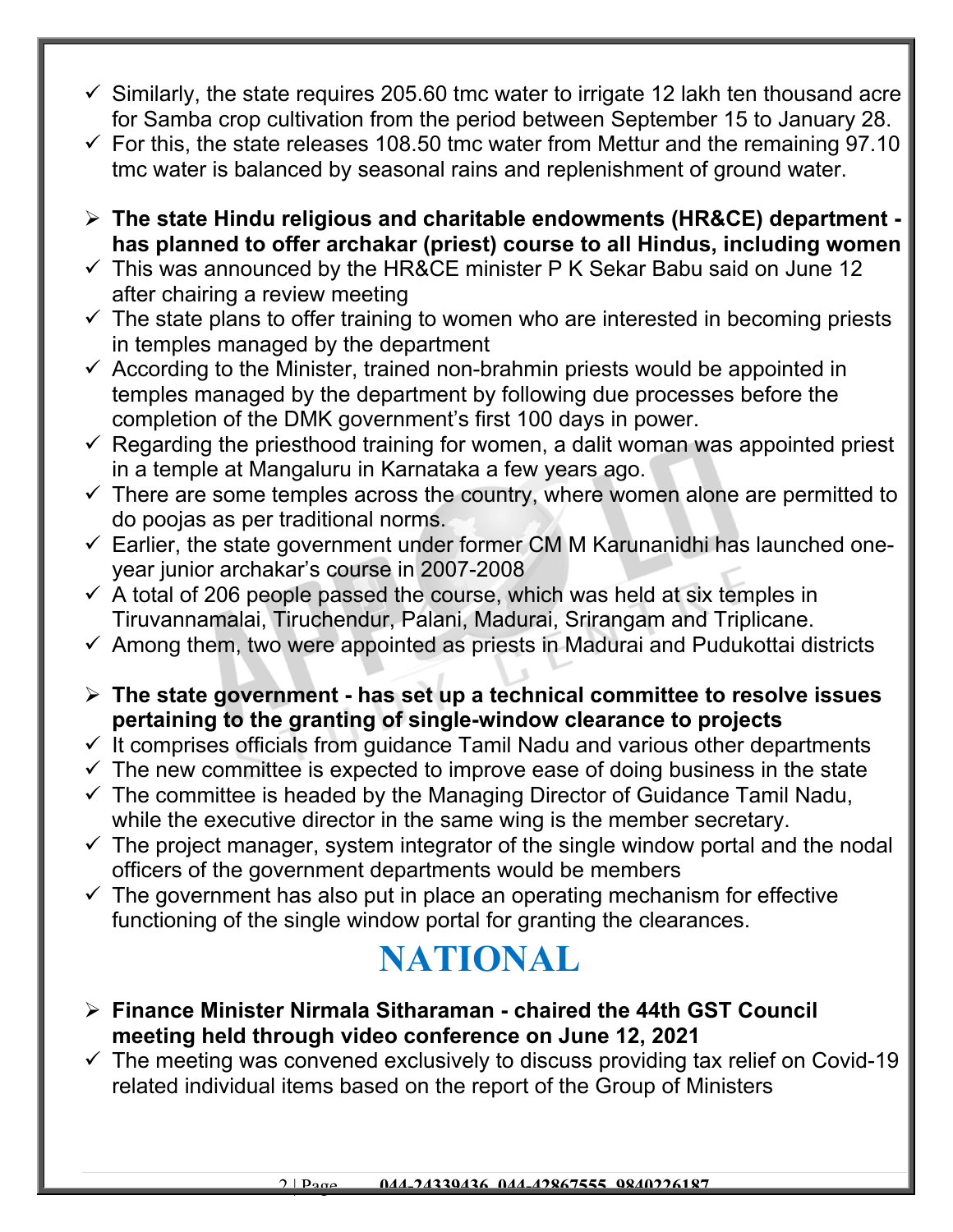- $\checkmark$  It was attended by Minister of State for Finance Anurag Thakur alongwith finance ministers of states and Union territories and senior officers from Union government and states
- $\checkmark$  During the meeting, the GST Council decided to reduce the tax rate to 5% for 14 major pandemic essential items
- $\checkmark$  The GoM had recommended reducing the GST rates on a number of Covidrelated relief items including medical oxygen, cylinders, ventilators, concentrators, BiPAP machines, high flow nasal cannula (HFNC) devices, Covid testing kits, pulse oximeters and life-saving drugs like Remdesivir, Heparin etc., which may be domestically produced or commercially imported

| <b>GST</b> rate in %                                                                                                            | <b>Current</b>    | <b>New</b> |
|---------------------------------------------------------------------------------------------------------------------------------|-------------------|------------|
| Amphotericin B, Amphotericin B                                                                                                  | 5                 | <b>Nil</b> |
| Remdesivir, anti-coagulants like Heparin                                                                                        | 12                | 5          |
| Any drug recommended by health<br>ministry, pharma dept for Covid treatment                                                     | Appicable<br>rate | 5          |
| Medical grade oxygen, concentrators,<br>ventilators, Bi-pap etc; Covid & specified<br>inflammatory testing kits, pulse oximeter | 12                | 5          |
| Hand sanitizer; temp check equipment;<br>gas/electric/other fumaces for<br>crematorium, including installation, etc             | 18                | 5          |
| <b>Ambulances</b>                                                                                                               | 28                | 12         |

- $\checkmark$  Any other drug recommended by Ministry of Health and Family Welfare (MoHFW) and Department of Pharmaceuticals (DoP) for Covid treatment will be taxed at 5%
- $\checkmark$  Ambulances, which are currently taxed at the highest slab of 28%, will attract a GST levy of 12%
- $\checkmark$  These reduced rates will remain in effect atleast till September 30, 2021
- $\checkmark$  Further, the GST Council decided to waive the tax levied on two critical drugs against Covid-19 and mucormycosis — tocilizumab and amphotericin B respectively
- $\checkmark$  The 5% GST levied on vaccines was left unchanged, despite strong demands for the reduction
- $\checkmark$  The group of ministers (GoM) committee was constituted, as discussed in the earlier GST council meeting on May 28, under Meghalaya Chief Minister Conrad Sangma on June 6
- **The government has restructured the Faster Adoption and Manufacturing of (Hybrid) and Electric Vehicles II (FAME II) scheme by announcing various incentives on June 11, 2021**
- $\checkmark$  According to the new revisions, the incentive on Electric Two Wheelers is being increased from Rs 10,000 per kWh to Rs. 15,000 per kWh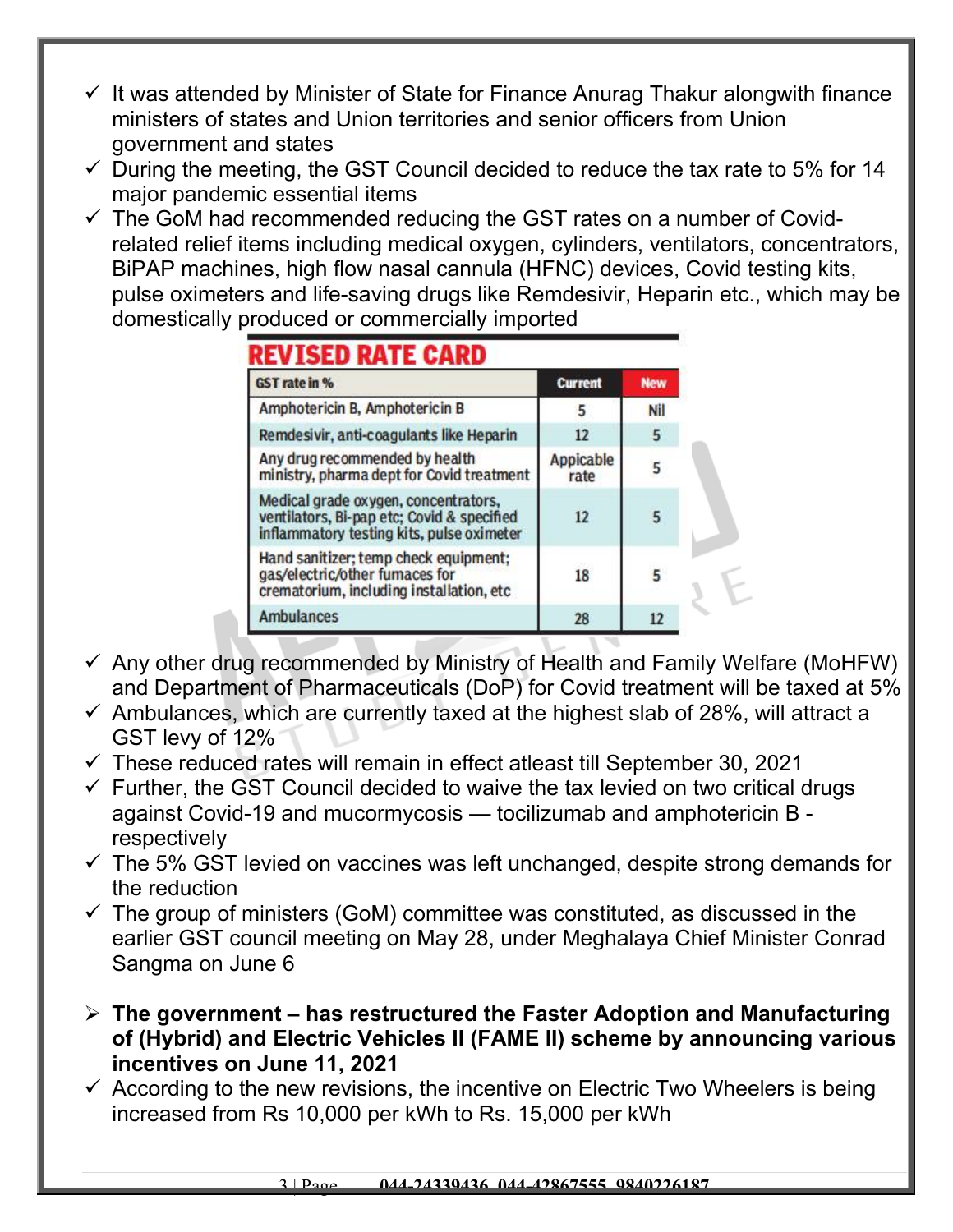- $\checkmark$  Further, the Department of Heavy Industries (DHI) increased the limit on the incentives for an e-two-wheeler, which is now capped at 40% of its price, from the earlier limit of 20%
- $\checkmark$  Accordingly, any Electric two-wheeler with a 1kWh battery will eligible for a discount of Rs 15,000, ones with a 2kWh battery will be eligible for a subsidy of Rs. 30,000.
- $\checkmark$  The newly announced incentives are expected to bring down prices of electric two-wheelers by anywhere between ₹7,000-₹15,000.
- $\checkmark$  According to the Society of Manufacturers of Electric Vehicles, electric twowheeler sales declined by 6% in FY21 to 143,837 units from 152,000 units in FY20.
- $\checkmark$  The Fame-II scheme was launched in April 2019 under the National Mission for Clean Mobility to generate demand for hybrid and electric vehicles and will be in place till 2022
- $\checkmark$  The Rs. 10,000-crore scheme aims to support the manufacturing of 7000 e-Buses, 5 lakh e-3-wheelers, 55000 e-4-wheeler passenger cars (including strong hybrid) and 10 lakh e-2-wheelers

### **INTERNATIONAL**

 **US President Joe Biden and the G7 - announced a new plan, called "Build Back Better for the World", on June 12 at the G7- Summit held under the chairmanship of the United Kingdom**



- $\checkmark$  The new plan is a US-inspired global infrastructure initiative, announced as a rival plan to China's Belt and Road Initiative (BRI)
- $\checkmark$  It offers an alternative option to low- and middle-income countries, including India, to finance their infrastructure needs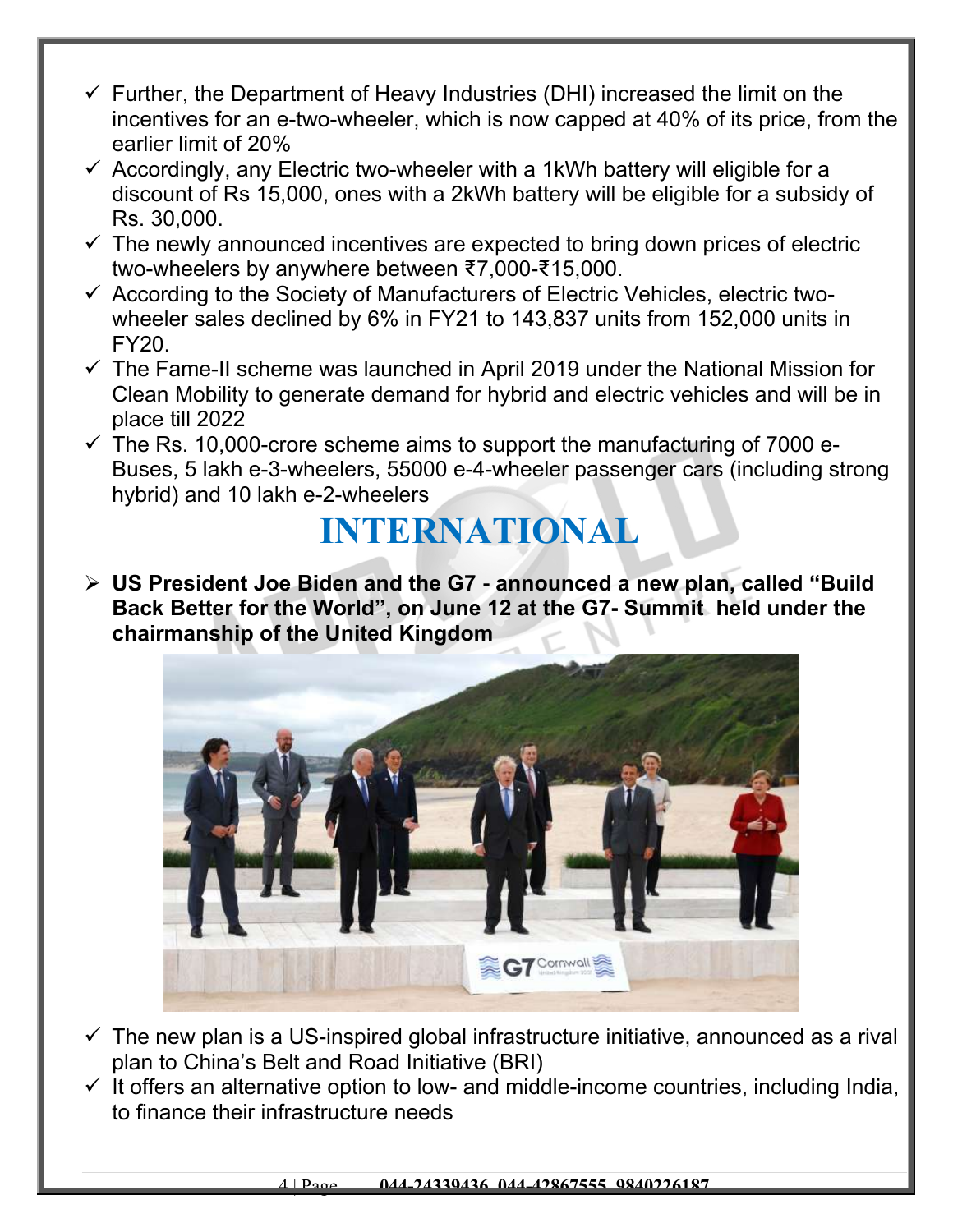- $\checkmark$  The G7 plan is likely to benefit India, which is concerned about BRI initiatives in its neighbourhood, including in Sri Lanka, Pakistan, Bangladesh and other small South and Southeast Asian countries.
- $\checkmark$  India considers the BRI as a way for China to expand its economic and political influence.
- $\checkmark$  India has refused to join the Chinese initiatives and objects to the China-Pakistan Economic Corridor, part of the BRI, as it passes through Pakistan-occupied Kashmir.
- $\checkmark$  Led by major democracies, the infrastructure initiative will cater to the over \$40 trillion infrastructure need in the developing world
- $\checkmark$  Through the scheme, the G7 and other "like-minded partners" will coordinate in mobilising private-sector capital in four areas of focus — climate, health & health security, digital technology, and gender equity & equality — with investments from their respective development finance institutions.
- $\checkmark$  The investments will be made in a manner consistent with achieving the goals of the Paris climate agreement.

### **CONFERENCES & SUMMITS**

 **Prime Minister Narendra Modi – addressed the G-7 summit at the first outreach session on health on June 12, 2021**



- $\checkmark$  The session, titled 'Building Back Stronger Health', focused on global recovery from the coronavirus pandemic
- $\checkmark$  During the meeting, the PM sought the G-7's support for the proposal moved at the WTO by India and South Africa for a TRIPS waiver on Covid-related technologies
- $\checkmark$  PM Modi said there is need for a message of "One World One Health" to be delivered from the meeting
- $\checkmark$  Further, the PM's emphasis on keeping open supply chains for vaccine raw materials and components to help ramp up vaccine production in countries like India received widespread support.
- $\checkmark$  The PM also expressed appreciation for the support and assistance extended to India during the recent second wave of Covid surge.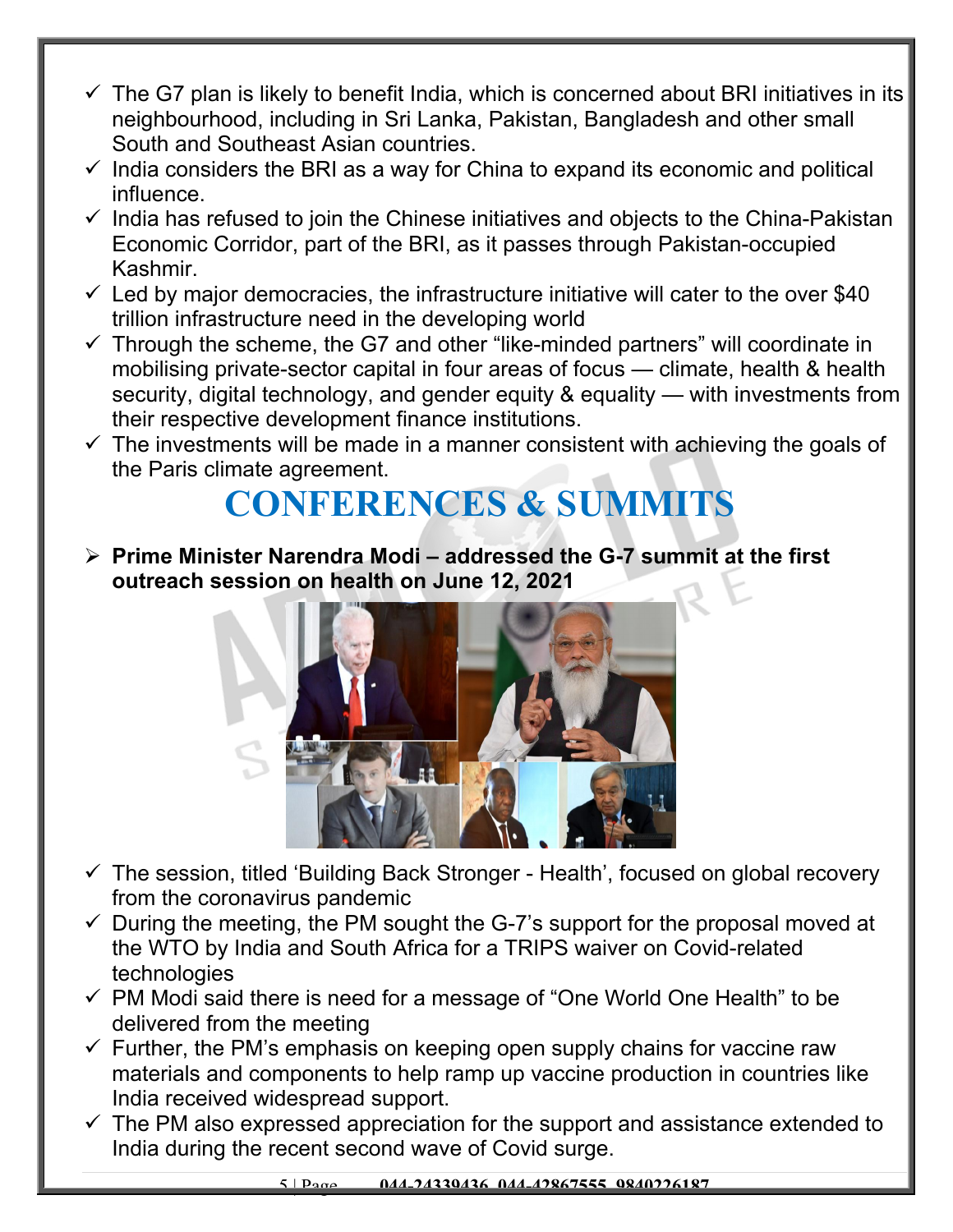$\checkmark$  On June 13, PM Modi is expected to speak at two other outreach sessions.

## **AWARDS**

 **Megha Rajagopalan of BuzzFeed News, an Indian-origin journalist along with two other colleagues, Alison Killing and Christo Buschek — won the US' top journalism award 'Pulitzer Prize' in the International reporting category**



- $\checkmark$  Megha was awarded for innovative investigative reports exposing China's Uyghur Muslims detention camps using satellite images
- $\checkmark$  This was the first Pulitzer for BuzzFeed News, a digital news publication founded in 2014
- $\checkmark$  Megha interviewed about two dozen former prisoners to identify a vast infrastructure of prisons and mass internment camps secretly built by China for the mass detention of Muslims in Xinjiang region since 2017.
- $\checkmark$  In 2017, Megha, who was reporting from China, was the first to visit an internment camp at a time when China denied about the existence of such places.
- $\checkmark$  Following this, Megha was asked to leave from China and the Chinese government refused to renew her visa
- $\checkmark$  Then, Megha travelled to neighbouring Kazhakstan to interview former detainees who had fled there
- $\checkmark$  She identified 260 detention camps, after building a voluminous database of about 50,000 possible sites, where 1 million Uyghurs, Kazakhs, and other Muslim minorities being detained
- $\checkmark$  For this work, Megha was conferred the Human Rights Press Award in 2018.
- $\checkmark$  She also won a Mirror Award in 2019 for an investigation uncovering the links between Facebook and religious violence in Sri Lanka.
- $\checkmark$  She was selected as an Asia 21 Young Leader in 2019
- $\checkmark$  Megha, born to parents from India, was raised in Maryland near Washington DC and went to the University of Maryland.
- **Neil Bedi, the other Indian-origin journalist, along with colleague Kathleen McGrory at Tampa Bay Times won the Local Reporting Prize, as announced by the Pulitzer board on June 11**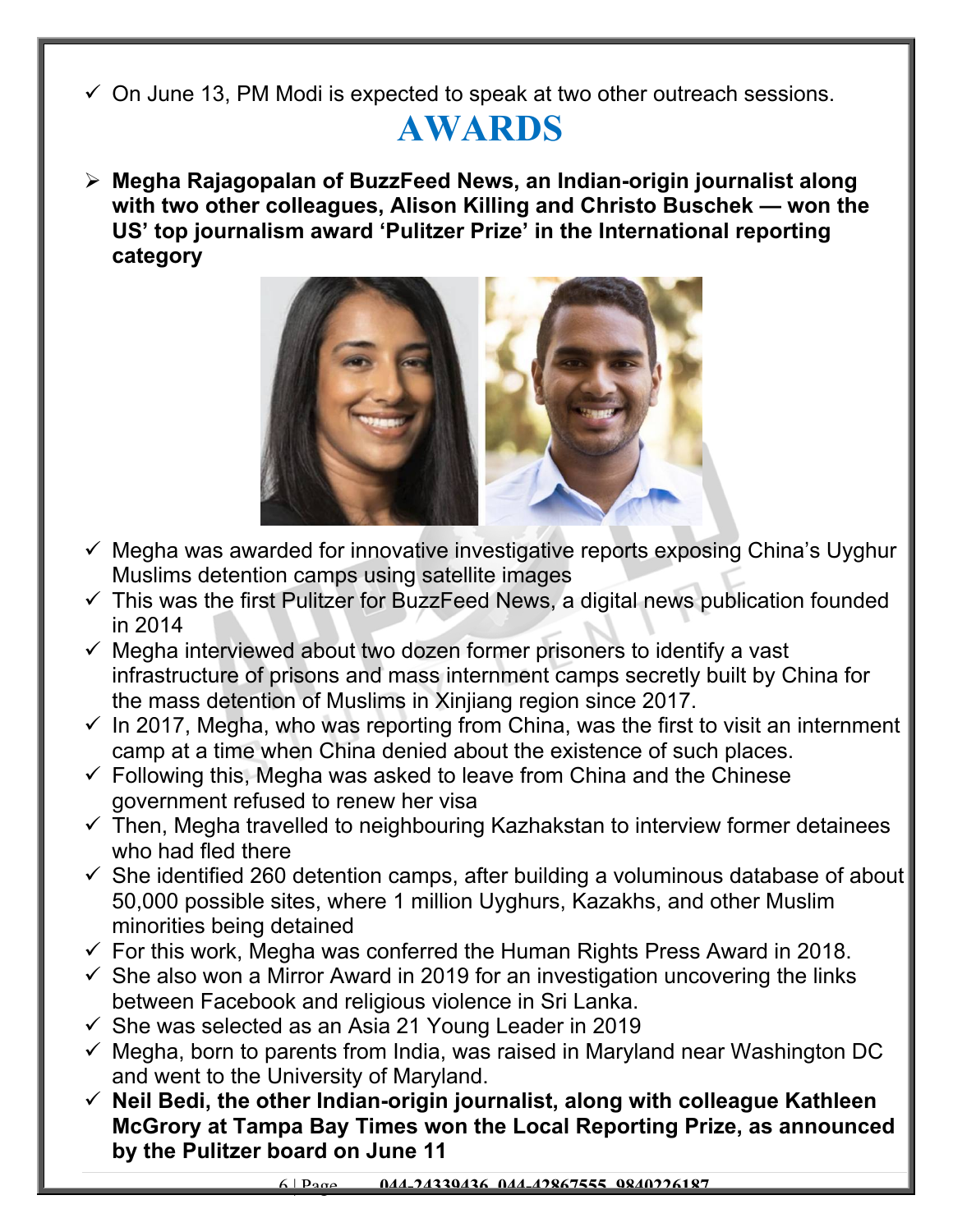- $\checkmark$  Neil has been awarded for the series exposing a Sheriff's Office initiative that used computer modelling to identify people believed to be future crime suspects.
- $\checkmark$  About 1,000 people were monitored under the programme, including children.
- $\checkmark$  Teenaged non-journalist Darnella Frazier was awarded a Pulitzer Special Citation for her courage in filming the killing of George Floyd, the African-American who died in police custody in Minneapolis last year.
- $\checkmark$  This is the 105th year of the Pulitzer Prizes awarded by a board at Columbia University's Graduate School of Journalism in New York recognising the outstanding work in the field of journalism.
- $\checkmark$  Pulitzer prizes are awarded every year in twenty-one categories.
- $\checkmark$  In twenty of these categories, each winner receives a certificate and a \$15,000 cash award.
- $\checkmark$  The winner in the public service category is awarded a gold medal.

#### **SPORTS**

 **The 25-year-old World No. 33 Barbora Krejcikova of Czech republic – won the Women's singles title at the French Open in Paris on June 12**



- $\checkmark$  In the final, Krejcikova, defeated the injured Russian World No. 32 Anastasia Pavlyuchenkova 6-1, 3-6, 6-4 to clinch her first major singles crown
- $\checkmark$  She was fittingly presented with the Coupe Suzanne-Lenglen by Czech-born American Martina Navratilova.
- $\checkmark$  Krejcikova is the first Czech woman after Hana Mandlikova in 1981 (playing for the former Czechoslovakia) to win the French Open.
- $\checkmark$  She also became the first player to win both the women's singles and doubles title in Paris since Mary Pierce completed the feat in 2000.
- $\checkmark$  On June 13, Krejcikova won the women's doubles trophy with compatriot Katerina Siniakova, beating Iga Swiatek and Bethanie Mattek-Sands in straight sets
- $\checkmark$  This is her second doubles trophy at the French Open after winning the doubles event in 2018
- $\checkmark$  The pair Krejcikova and Siniakova also won the 2019 Wimbledon doubles title
- $\checkmark$  The 25-year-old Krejcikova will climb to 15th in singles following her maiden Grand Slam singles title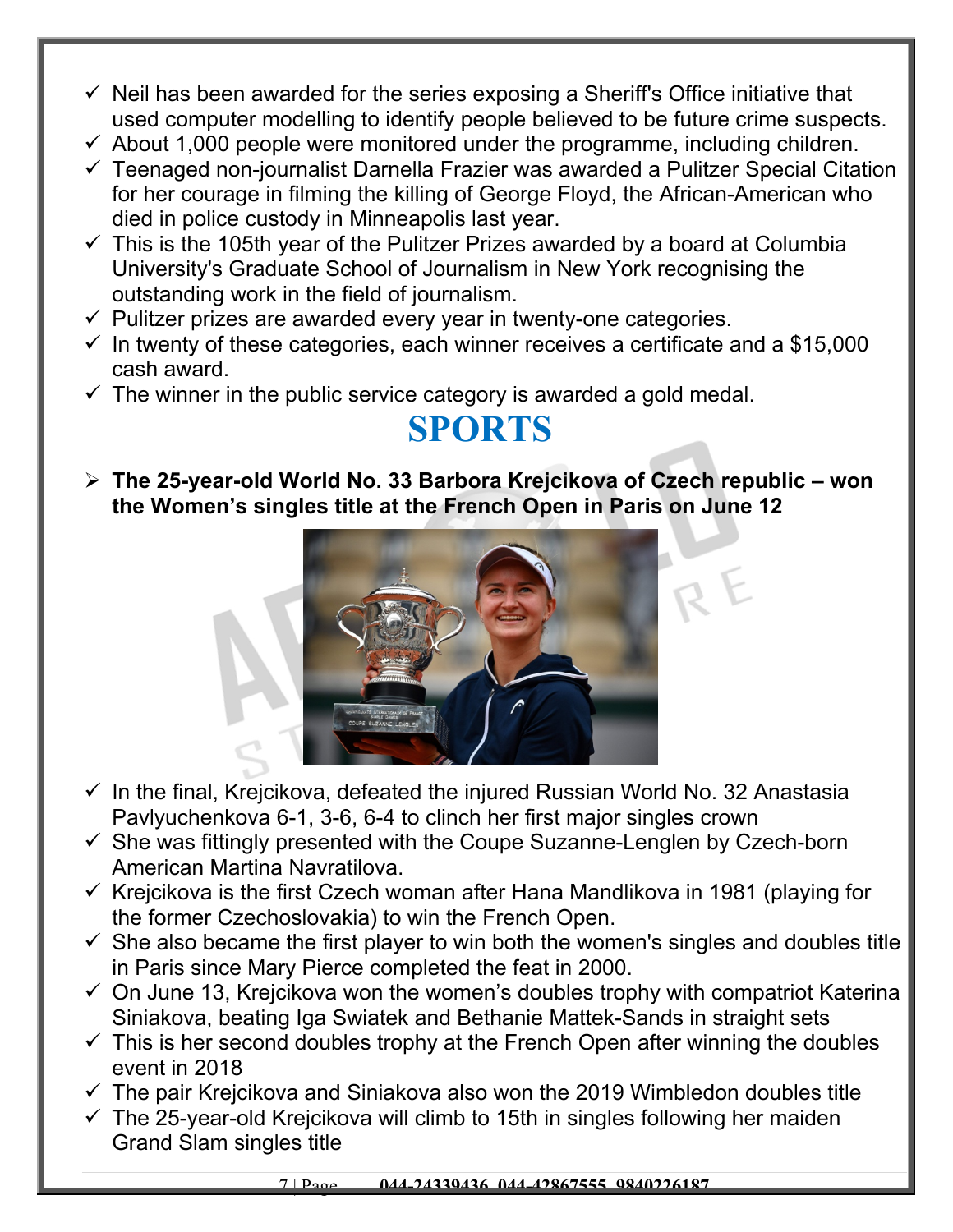- $\checkmark$  She will also return as the world number one doubles player when the rankings are to be updated on June 14
- **On June 12, the International Weightlifting Federation (IWF) confirmed that Mirabai Chanu (49kg) has qualified for the Tokyo Olympics.**



- $\checkmark$  Chanu had secured her Olympic berth by winning a bronze in the Asian Championship in April.
- $\checkmark$  She has qualified on the basis of her second place on IWF's Absolute Ranking list.
- $\checkmark$  Chanu was earlier ranked fourth but North Korea's withdrawal from Olympics lifted her to second place.
- $\checkmark$  The 26-year-old Chanu became the one and only Indian weightlifter to qualify for this year's Tokyo Olympics in 49kg category
- $\checkmark$  Hailing from the northeastern state of Manipur, Mirabai Chanu first bagged the silver medal in women's 48kg at the 2014 Commonwealth Games in Glasgow.
- $\checkmark$  This will be the second Olympics for Chanu, after the 2016 Rio Games where she failed to lift any of the weights in clean and jerk events in Brazil.
- $\checkmark$  Chanu lifted 86kg in snatch and a world record of 119kg in clean and jerk for a total of 205kg to set a new world record in clean and jerk while also bettering her own national record in the process.
- $\checkmark$  The first and last time India won an Olympic medal in the sport of Weightlifting was back in the year 2000 when Karnam Malleswari clinched the bronze medal in women's 69kg weight division at the Sydney Games
- **David Alexander Robertson, coach of Kashmir's famous football club Real Kashmir FC - has been honoured with British Empire Medal (BEM) for his services to the community in the valley and strengthening UK-India relations**
- $\checkmark$  The awards were announced on June 12 by the British government to mark the occasion of Queen Elizabeth II's official birthday
- $\checkmark$  The award recognises Robertson's outstanding contribution to the sport and the community as head coach of RKFC since January 2017.